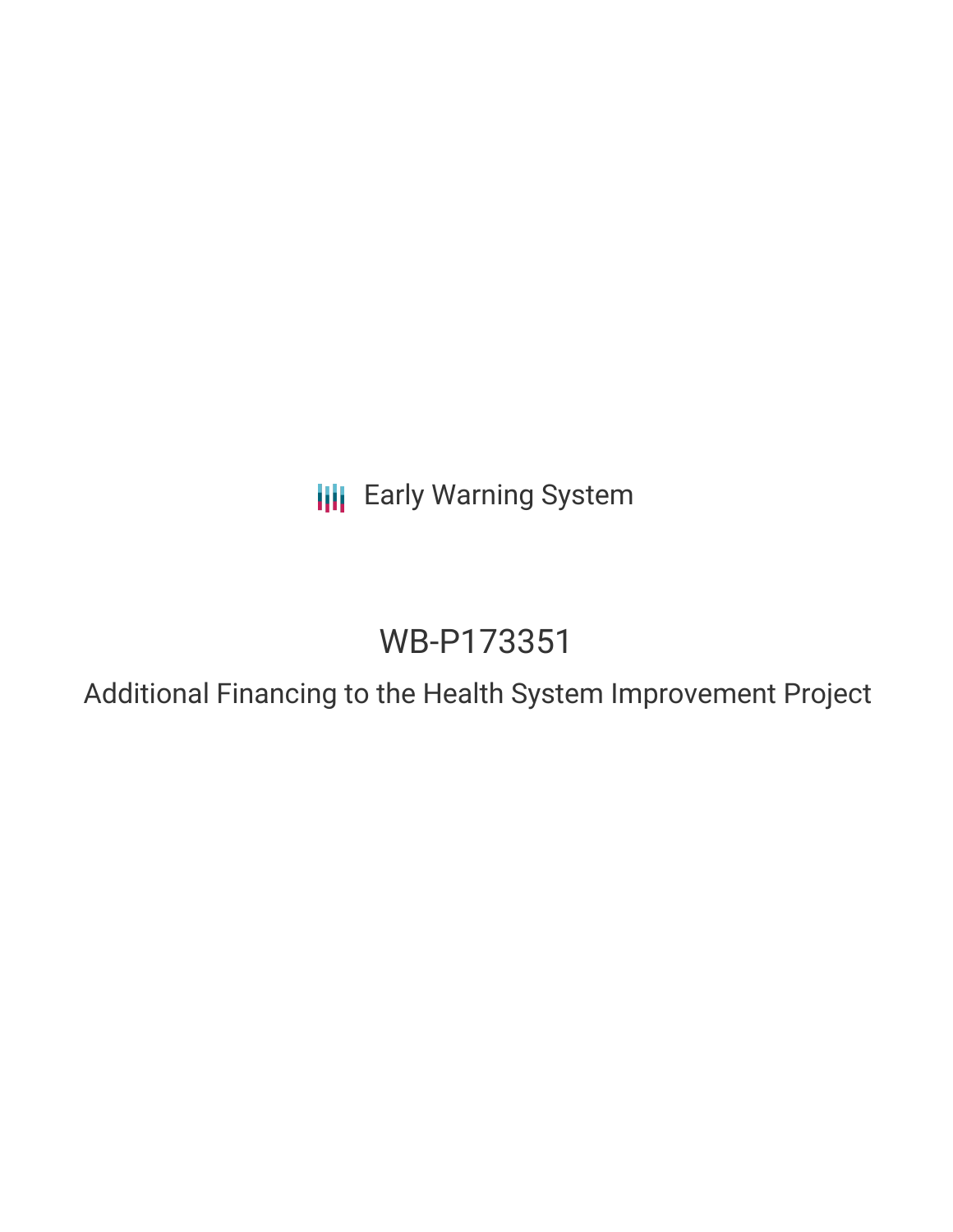

# Early Warning System Additional Financing to the Health System Improvement Project

### **Quick Facts**

| <b>Countries</b>               | Albania                     |
|--------------------------------|-----------------------------|
| <b>Financial Institutions</b>  | World Bank (WB)             |
| <b>Status</b>                  | Proposed                    |
| <b>Bank Risk Rating</b>        | U                           |
| <b>Borrower</b>                | Government of Albania       |
| <b>Sectors</b>                 | <b>Education and Health</b> |
| <b>Investment Type(s)</b>      | Loan                        |
| <b>Investment Amount (USD)</b> | $$29.50$ million            |
| <b>Loan Amount (USD)</b>       | \$29.50 million             |
| <b>Project Cost (USD)</b>      | \$29.50 million             |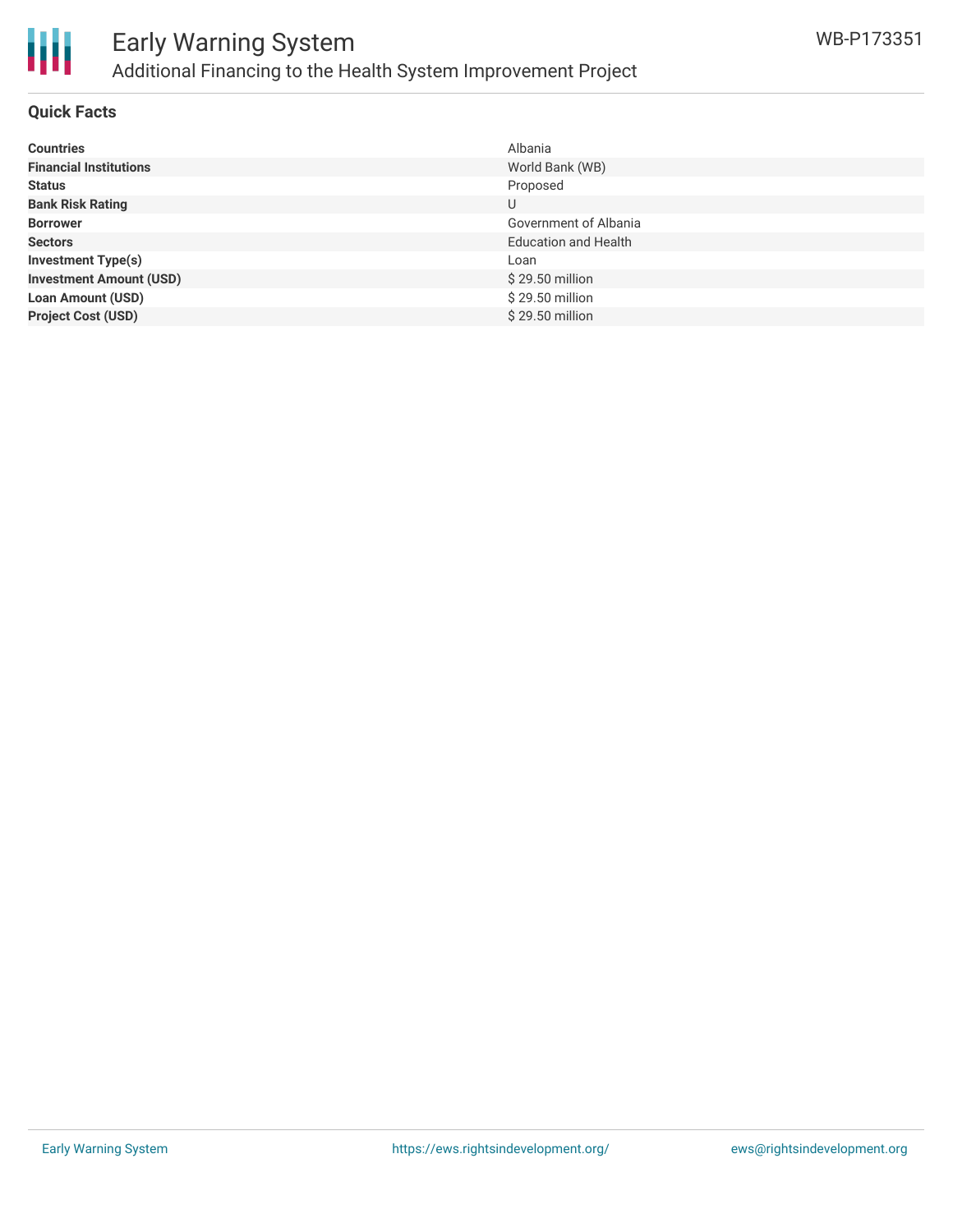

# **Project Description**

According to WB website, the project aims to contribute to the modernization of selected public hospital services.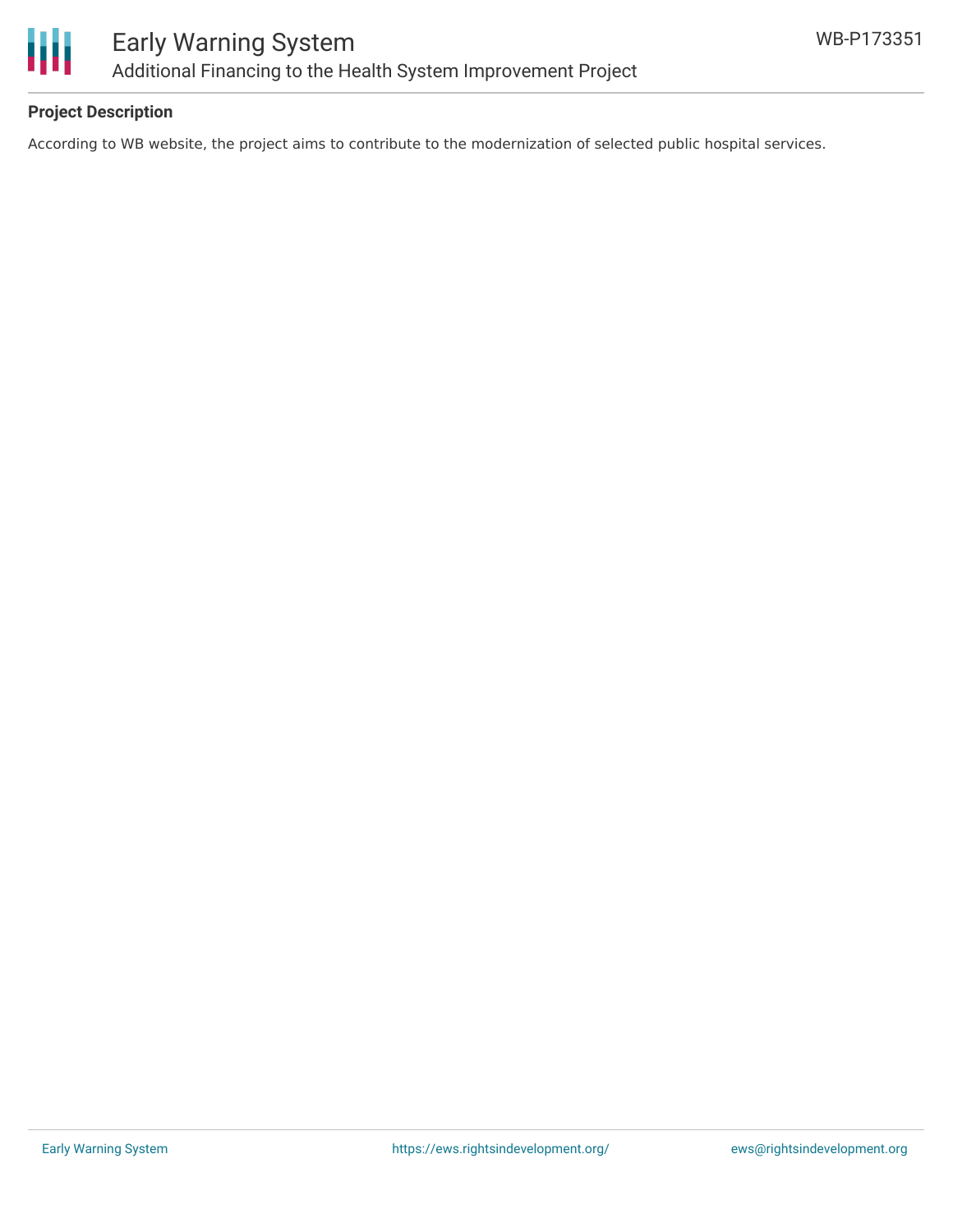

## **Investment Description**

World Bank (WB)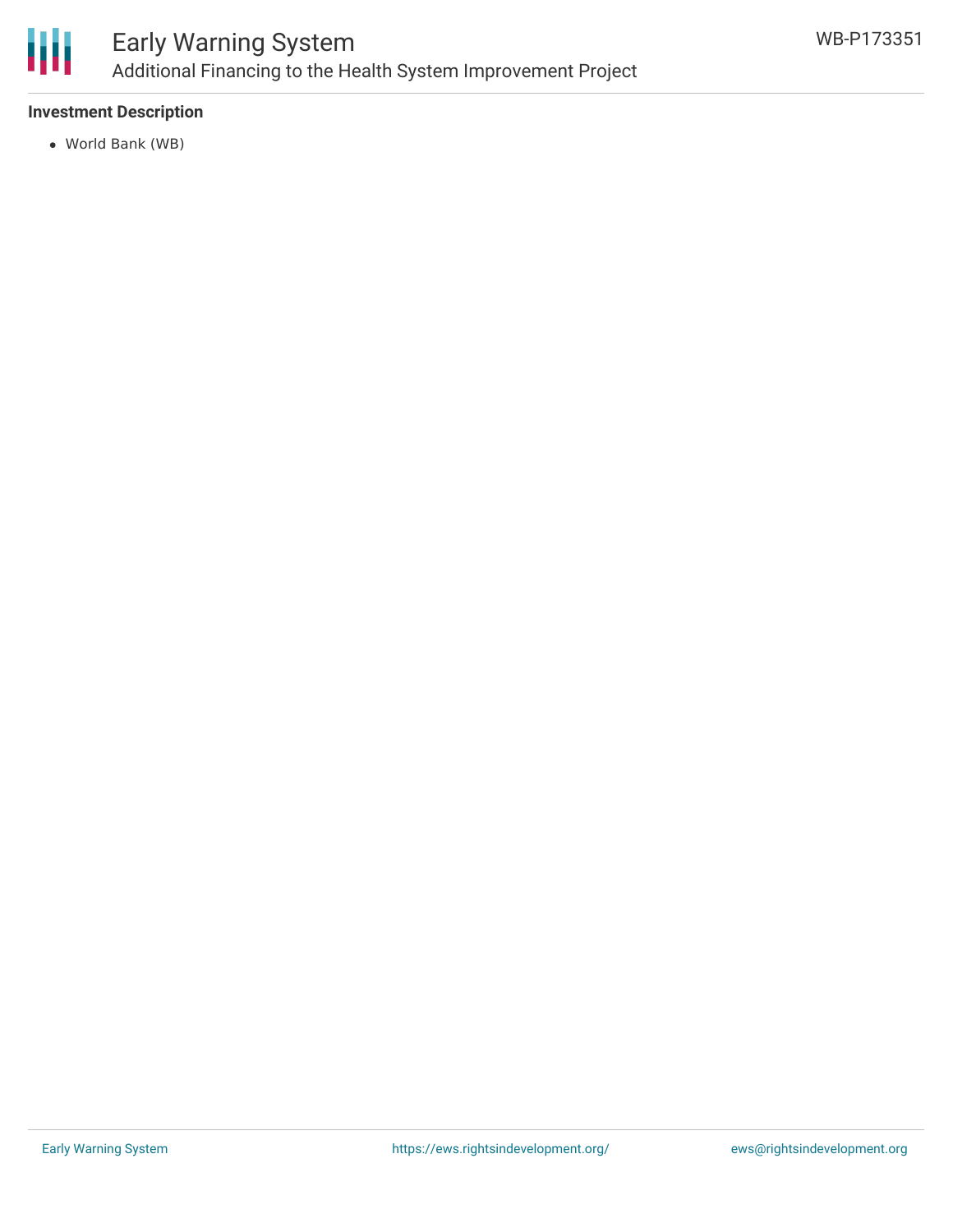

#### **Contact Information**

No contact information provided at the time of disclosure.

#### **ACCESS TO INFORMATION**

To submit an information request for project information, you will have to create an account to access the Access to Information request form. You can learn more about this process at: https://www.worldbank.org/en/access-toinformation/request-submission

#### **ACCOUNTABILITY MECHANISM OF THE WORLD BANK**

The World Bank Inspection Panel is the independent complaint mechanism and fact-finding body for people who believe they are likely to be, or have been, adversely affected by a World Bank-financed project. If you submit a complaint to the Inspection Panel, they may investigate to assess whether the World Bank is following its own policies and procedures for preventing harm to people or the environment. You can contact the Inspection Panel or submit a complaint by emailing ipanel@worldbank.org. Information on how to file a complaint and a complaint request form are available at: https://www.inspectionpanel.org/how-tofile-complaint